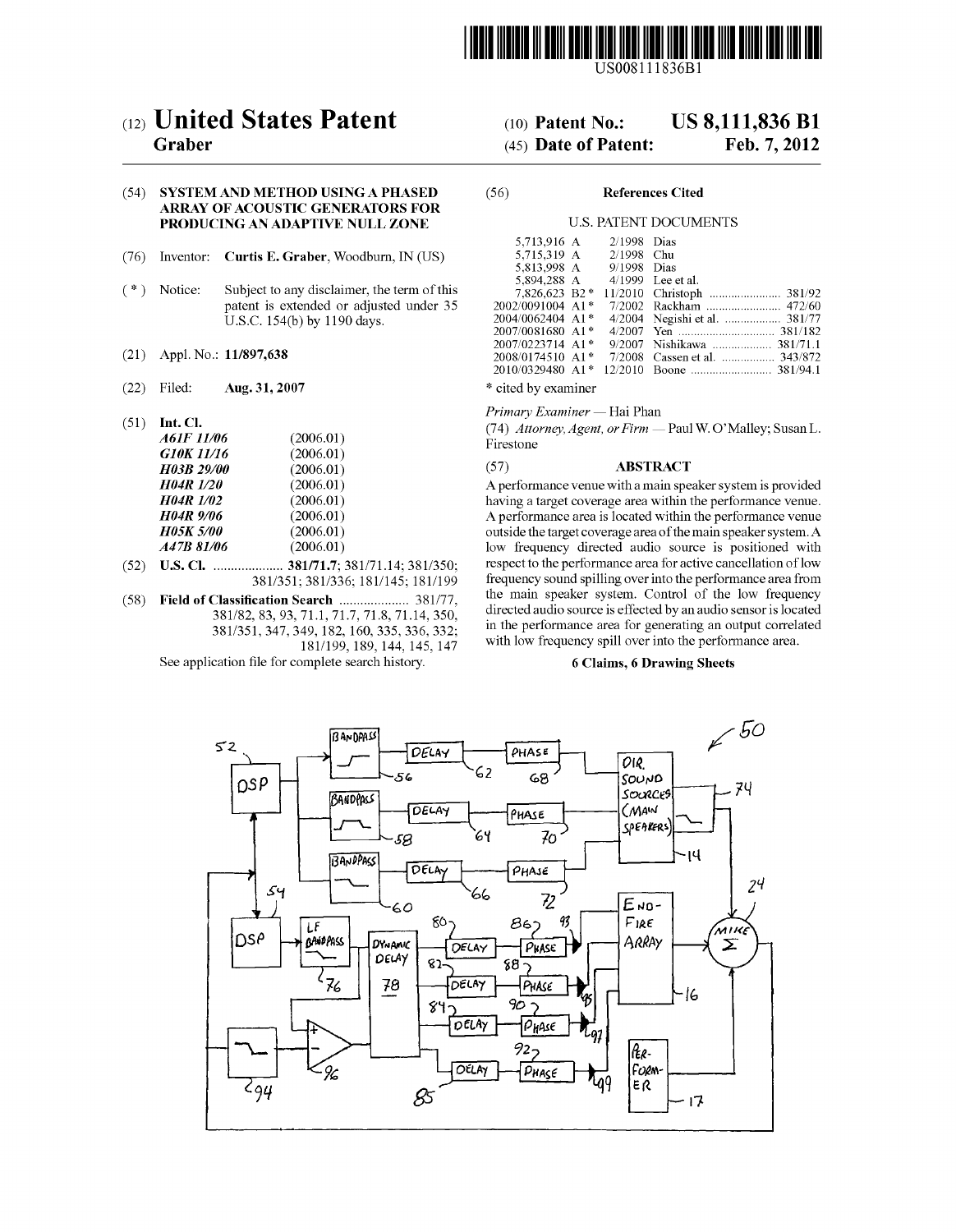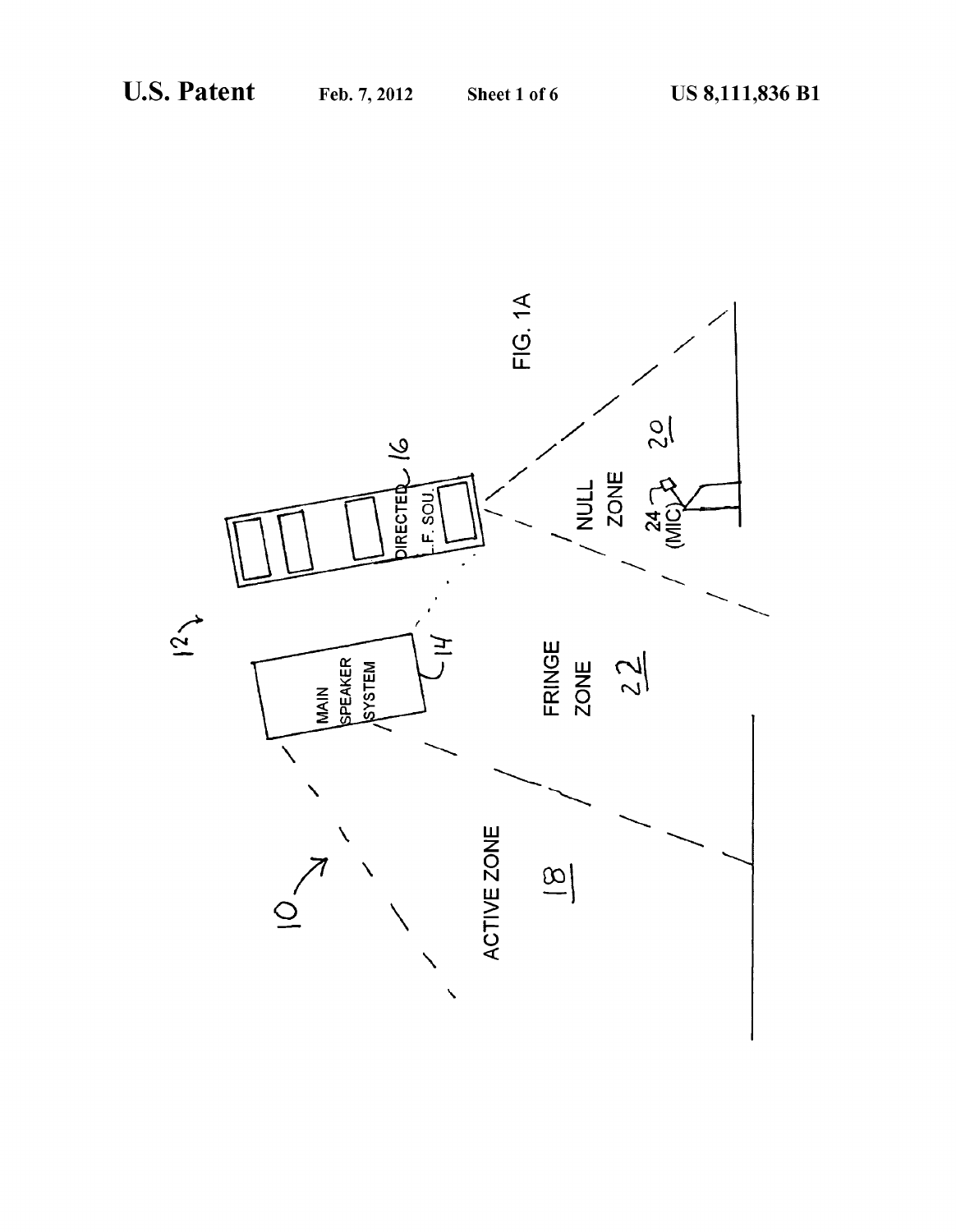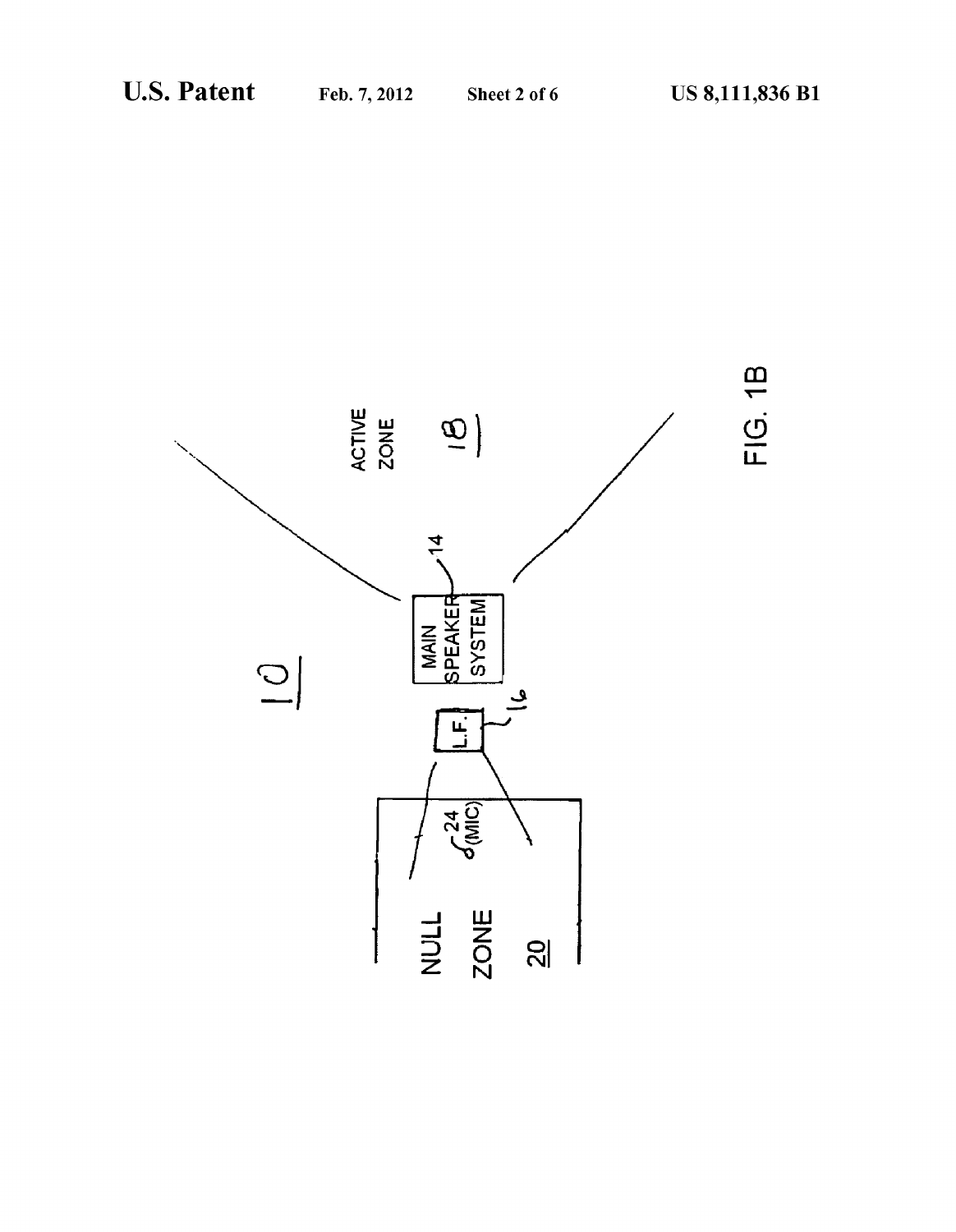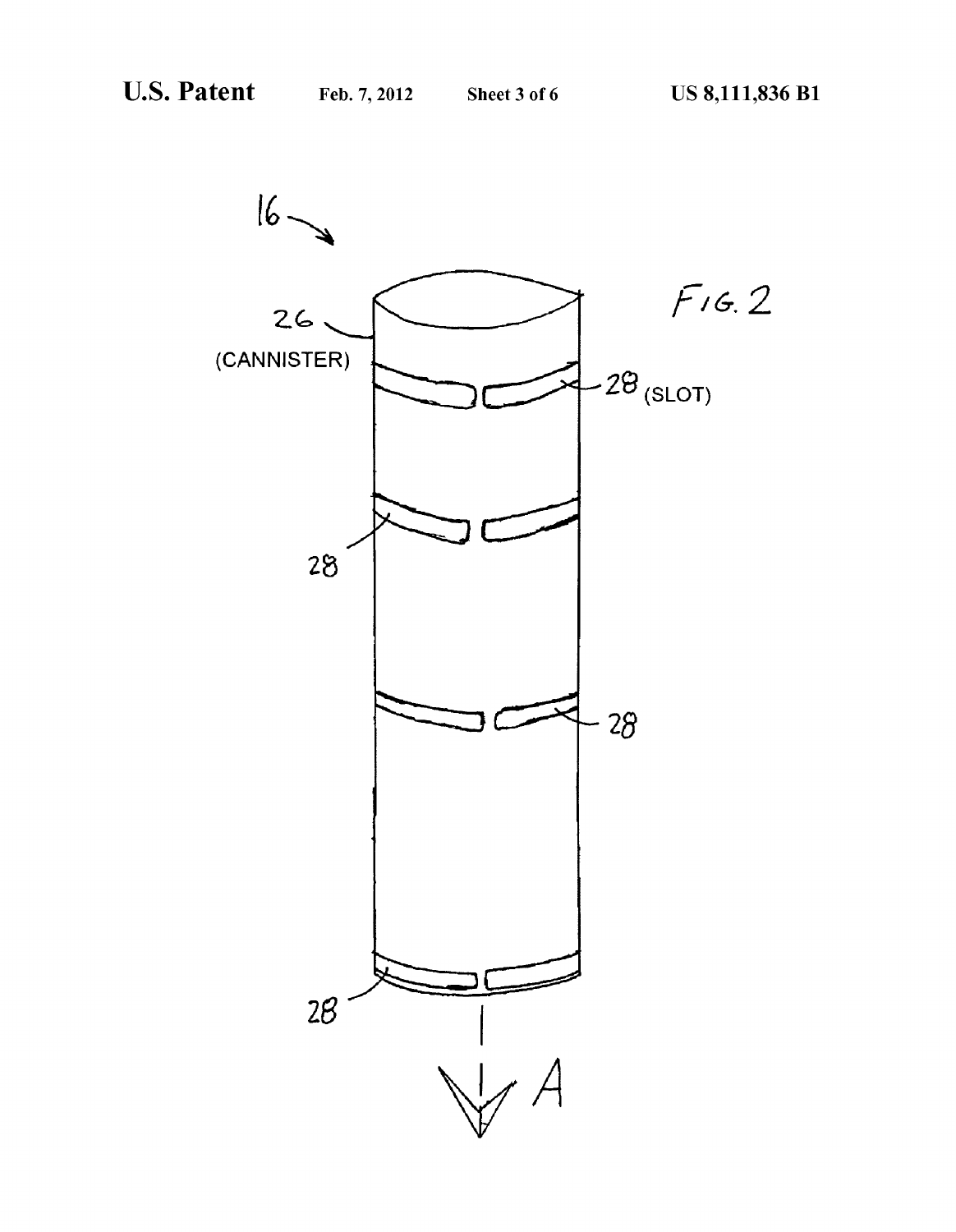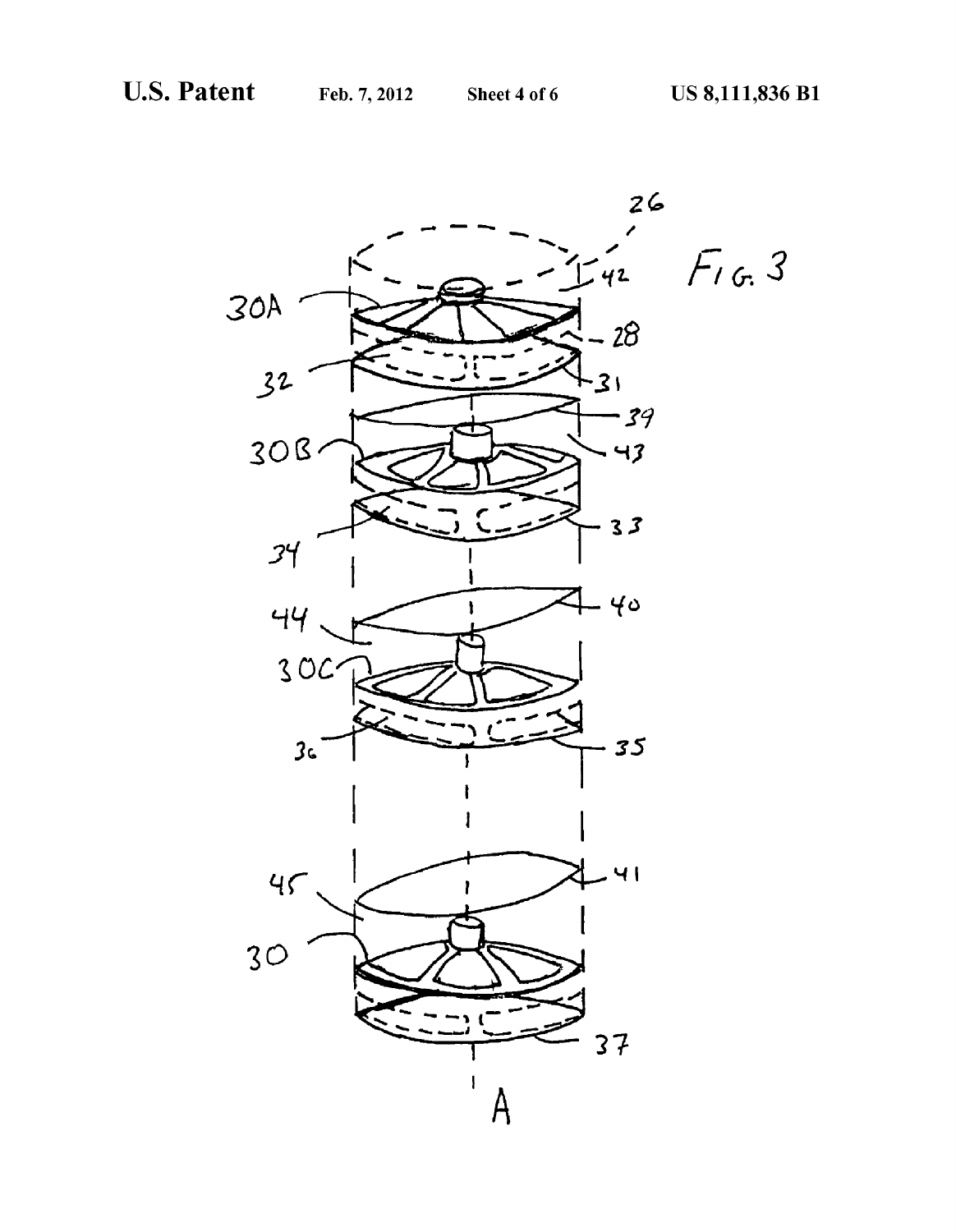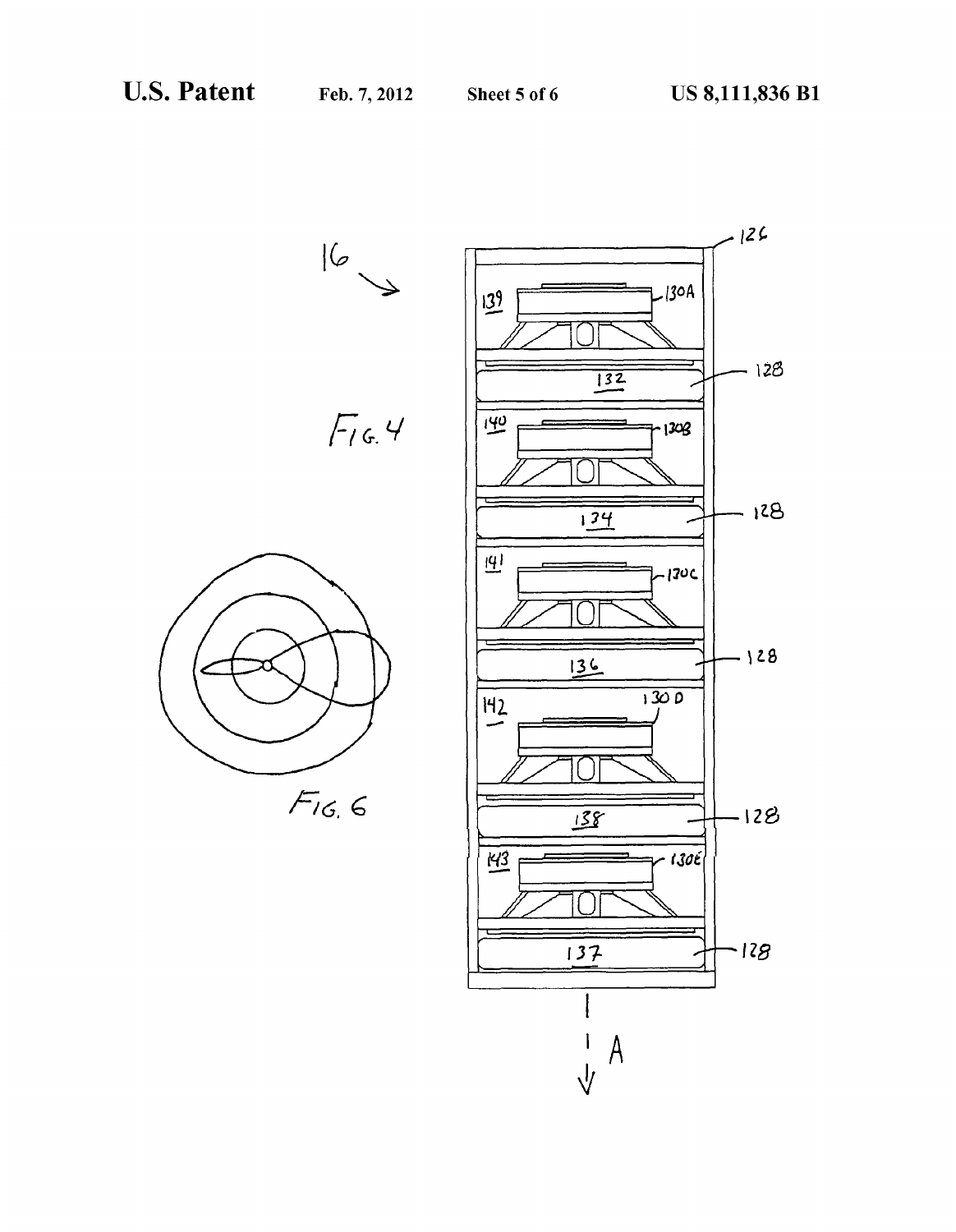

 $F/65$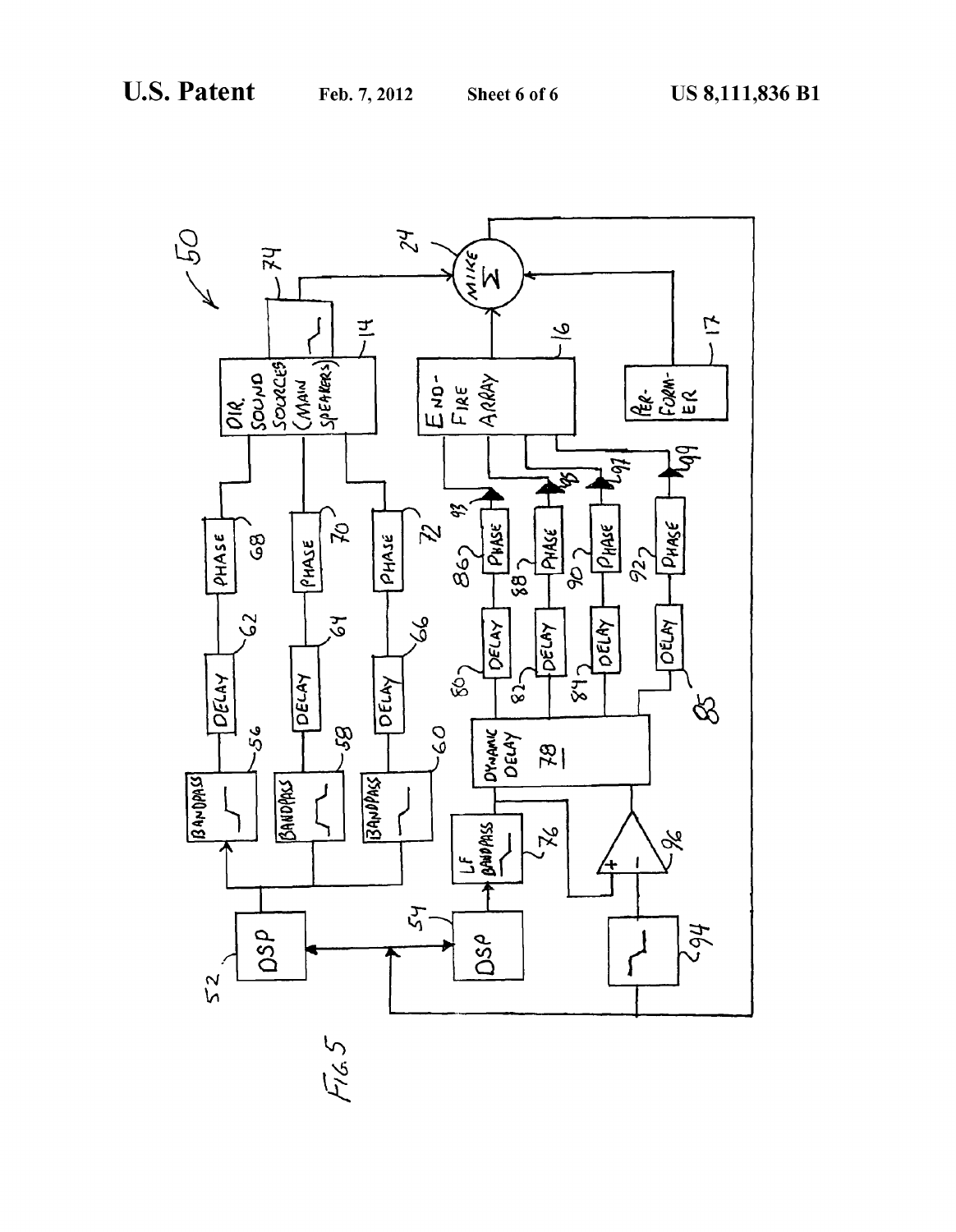$\overline{\mathbf{S}}$ 

55

# SYSTEMAND METHOD USING A PHASED ARRAY OF ACOUSTIC GENERATORS FOR PRODUCING AN ADAPTIVE NULL ZONE

### BACKGROUND OF THE INVENTION

1. Technical Field

The invention relates to active noise reduction and more particularly to suppression of low frequency spill over in a wide field, live performance type venue, through destructive <sup>10</sup> interference of the spillover.

2. Description of the Problem

High fidelity sound systems for large auditorium and free field applications are readily made directional in the middle and upper frequencies. This helps direct Sound energy toward 15 the intended audience. However, most loudspeaker units perform increasingly as omnidirectional or monopole devices as the sound frequency reproduced decreases. This relatively difficult to direct low frequency, long wavelength sound energy can spill over into undesired areas, such as a stage set <sup>20</sup> up in the field of view of the audience and on which an open microphone may be located. Where an open microphone is present spillover can lead to feedback, limiting the allowable gain from the microphone. On stage performers can find the spillover low frequency noise a distraction and highly mis-  $25$ leading as to the character of the sound in the intended area of coverage.

Active sound cancellation is a developing field using destructive interference to produce a null sound field. The selective cancellation of low frequency sound would be made  $30<sup>30</sup>$ easier by availability of a directed beam low frequency device capable of relatively high levels of power output.

# SUMMARY OF THE INVENTION

The invention provides an efficient, endfire array operating in conjunction with a conventional sound system to provide selective cancellation of spillover sound from the conven tional sound system, particularly at frequencies where the conventional sound system functions as a monopole device. 40 In a performance venue a main speaker system is provided having a target coverage area within the performance venue. A performance area is located within the performance venue outside the target coverage area of the main speaker system. A low frequency directed audio source is positioned with 45 respect to the performance area for active cancellation of low frequency Sound spilling over into the performance area from the main speaker system. An audio sensor is located in the performance area for generating an output correlated with low frequency spill over occurring with the performance area. 50 A control system for the main speaker system and the low frequency directed audio source uses the output of the audio

Additional effects, features and advantages will be apparent in the written description that follows.

## BRIEF DESCRIPTION OF THE DRAWINGS

The novel features believed characteristic of the invention are set forth in the appended claims. The invention itself 60 however, as well as a preferred mode of use, further objects and advantages thereof, will best be understood by reference to the following detailed description of an illustrative embodiment when read in conjunction with the accompanying drawings, wherein: 65

FIG. 1A is a side schematic of a performance venue con structed with the sound system of the present invention.

FIG. 1B is a top plan schematic of the performance venue of FIG. 1A.

FIG. 2 is a perspective view of an endfire bass loud speaker array.

FIG. 3 is a cutaway view of the endfire bass loud speaker array of FIG. 2.

FIG. 4 is a cross sectional view of an endfire loudspeaker array usable in the invention.<br>FIG. 5 is a block diagram schematic of the control system

for the loudspeaker system of the invention.

FIG. 6 is a polar graph of the sound field generated by the directed low frequency audio source used in the loudspeaker system of the invention.

# DETAILED DESCRIPTION OF THE INVENTION

Referring now to the figures and in particular to FIGS. 1A-B, there is illustrated a performance venue 10 having a sound system 12. Sound system 12 includes a main loudspeaker system 14 used for high fidelity sound reproduction and a directed low frequency audio Source 16 used for selec tive, active cancellation of low frequency spillover from the main loud speaker system into a desired null Zone 20.

35 null Zone 20 it is undesirable that sound from the main Performance venue 10 is intended as a location where audiences gather for live performances. An active Zone 18 for coverage by main loudspeaker system 14 intersects an audi ence seating area (not shown) from which the audience can observe performers located on a stage or similar performing area corresponding to the null Zone 20. The oral and instru mental parts of performances within the null Zone 20 are intended to be picked up using microphones, including what is termed here as an audio sensor 24, amplified and directed into the audience over main speaker system 14. In order to allow maximum gain to be applied to the Sound pick up in the speaker system 14 be audible in the null Zone 20, since doing so could result in undesirable feedback and further because the inherent delay would be disruptive to many types of performances, particularly performances of contemporary music.

Ideally main speaker system 14 is highly directional, with a generated sound field corresponding to the active zone 18. In actual application the coverage of an "active Zone' is frequency dependent and tends to spread uncontrollably from conventional speaker arrays at the lowest frequencies (par ticularly below 250 HZ where most speaker systems become monopoles, that is, undirected). Thus, while for some perfor mances a null Zone 20 may be a natural result of the direc tionality of the main speaker system 14, for other perfor mances, particularly those with a strong bass component, the null Zone may have to be generated, for example by physical variation of the performance venue 10, or the gain of the microphones 24 limited. Of course, it is not always possible to control the physical aspects of the performance venue 10, particularly if sight lines are to be kept open. Selective active a null zone 20 of selected size at the desired location. The present invention uses a directed low frequency sound source 16 to effect cancellation of spillover low frequency sound from the main speaker system 14 to produce the null zone 20. A consequence of using active cancellation is an intermediary fringe zone 22 between the null zone 24 and the active zone 18. The depiction of the fringe zone 22 is not intended to suggest that its existence is desirable, just that it is a byproduct of the process described here.

In order to produce a null Zone 20 of a desired size and location it is highly beneficial to have a directed low fre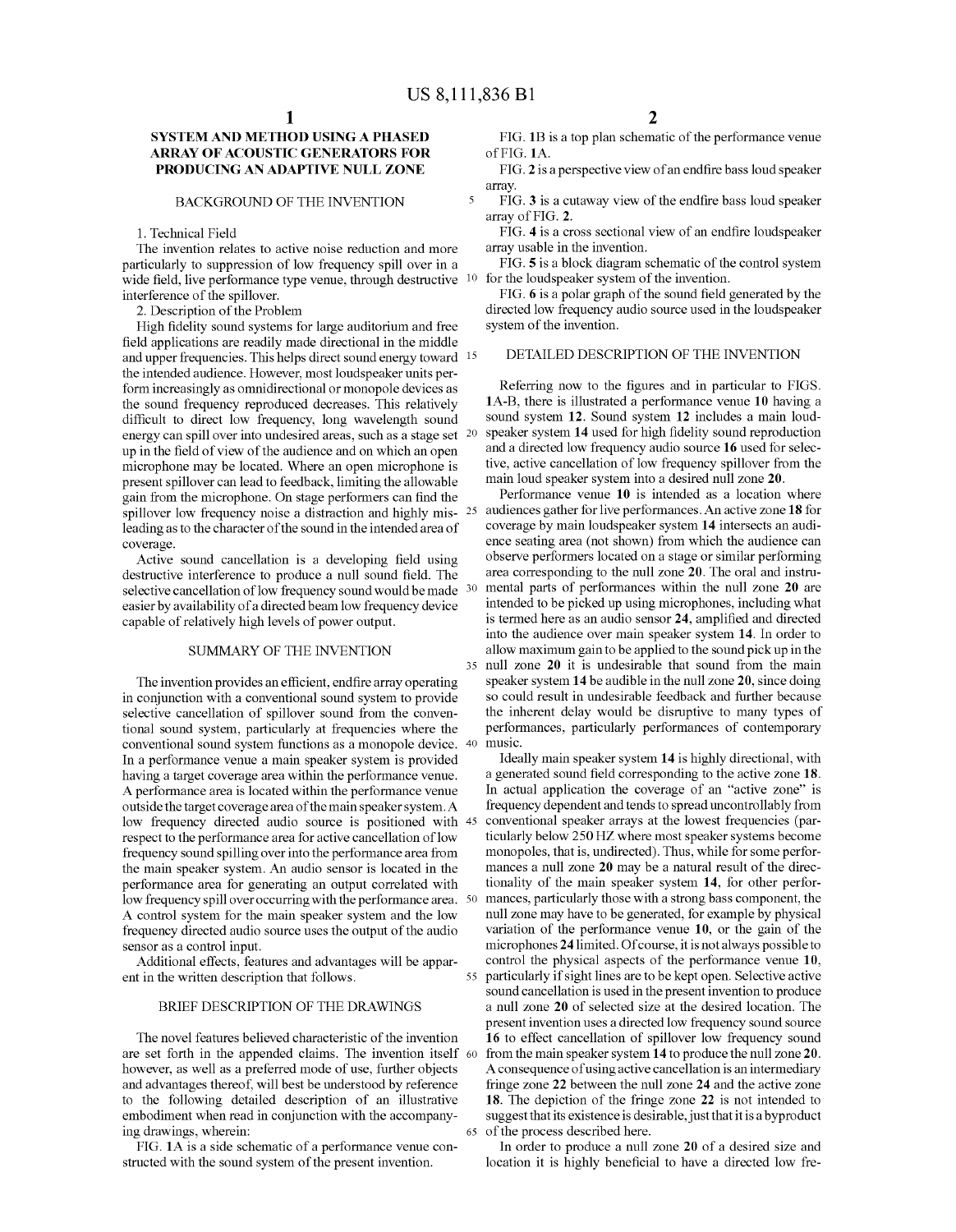quency sound source 16. Such is provided here by an endfire array of woofers as described below.

FIG. 2 illustrates a directed low frequency sound source 16 which generates a sound field which is strongest centered on a primary propagation axis A extending from one end of the device. Sound source 16 comprises a cannister 26 which houses the woofer array of the source. Sound is emitted from circumferential slots 28 located spaced from one another at locations along the primary propagation axis A. In a preferred embodiment the spacing between slots **28** increases from one 10 to the next along the primary propagation axis A.

FIG.3 illustrates the internal arrangement of an exemplary directed low frequency sound source 16. A stack of four woofers 30A-D, all centered on and aimed along the primary woofers 30A-D, all centered on and aimed along the primary axis A of sound propagation are provided. Woofers 30A-D are 15 preferably progressively spaced in the primary direction of sound propagation. If the spacing between woofers 30A and 30B is "x", than the spacing between woofers 30B and 30C is " $2x$ " and between 30C and 30D is " $3x$ ". Each woofer 30A-D is located to radiate between a sealed backchamber (42, 43. 44, 45) and a front chamber (32, 34, 36, 38). Appropriate internal baffles (31,33,35, 37, 39, 40 and 41) are provided to form walls of the back and front chambers so that the back chambers are equal in size to one another and the front cham bers are equal in size to one another. Slots 28 from the front 25 chambers should no more than half the size in area as the diaphragm of the respective woofers 30A-D. This achieves compression throat loading improving device efficiency. The longer the array can be made, preferably by inclusion of ever greater numbers of woofers, effects ever longer frequencies 30 of sound which can be actively cancelled. The total length of the device (i.e. the distance separating the first and last woof ers in an array) defines the lowest frequency which can be cancelled.

It is not essential that the spacing between adjacent woofers 35 be increased with each successive woofer moving in the direction of intended primary radiation. FIG. 4 illustrates a directed low frequency sound source 16 in which the spacing between adjacent woofers 130A-E is equidistant. Slots 128 are equidistantly spaced, but otherwise the device is essen- 40 tially similar to the device of FIG. 3, incorporating sealed back chambers 139, 140, 141, 142 and 143, and front chambers 132, 134, 136, 138 and 137. Performance for array 126 for a unit of identical length using increasing spacing between loudspeakers is somewhat improved, but at the expense of 45 including a larger number of loudspeakers.

The back chambers of either device are sealed but tuned via volume and free air resonance to the driver. The front chambers are also tuned via volume, but ported by the slots. It is  $\,$  expected that the end fire arrays, mounted in cylinders, would  $\,$  50  $\,$ be built with 4 to 8 inch diameter cone transducers, though any conventional acoustic transducer could be used. An effec tive bandwidth from 40 HZ to 1 KHZ is anticipated. Substan tial feedback rejection is anticipated.

by an endfire array of woofers with a deeper, wider array being propagated in forward direction, and a narrow, shallow lobe in the reverse direction. Where the array is flown in a hall it is expected that the reverse lobe will be directed into the ceiling. 60

FIG.5 is a block diagram of a control system 50 for a sound system 10. Control system 50 includes inputs from a perform er(s) 17 and feedback from both the endfire array 16 and the main speaker system 14, all shown as directed through a microphone (mike/sound sensor) 24. The output of microphone 24 is coupled back to a main channel digital signal processor (DSP) 52 and a cancellation channel digital signal 65

processor (DSP) 54. DSP 52 provides audio engineering control of mix and gain for optimal propagation of the sound in a venue based on venue parameters and possibly variables Such as audience size.

The main channel of the sound amplification and reproduction from DSP 52 to the main speakers 14 is completely conventional and is depicted at a high level. The sound is divided into three bands (high, middle and low) by applying the signal to appropriate band pass filtering stages 56, 58 and 60. The output of the high frequency band pass stage 56 is applied to delay and phase adjustment stages 62 and 68 (and possibly an amplification stage, not shown) before applica tion to appropriate drivers in the main speaker system 14. The output of the high frequency band pass stage 56 is applied to delay and phase adjustment stages 62 and 68 (and possibly an amplification stage, not shown) before application to appro priate drivers in the main speaker system 14. The output of the medium frequency band pass stage 58 is applied to delay and phase adjustment stages 64 and 70 (and possibly an amplifi cation stage, not shown) before application to appropriate drivers in the main speaker system 14. The output of the low<br>frequency band pass stage 60 is applied to delay and phase adjustment stages 66 and 72 (and possibly an amplification stage, not shown) before application to appropriate drivers in the main speaker system 14. A low pass filter 74 is illustrated as interposed between the main speakers 14 and microphone 24. This is not intended to imply that an electronic circuit element is located here, but to reflect the physical effects of location of the microphone/audio sensor 24 outside the main coverage Zone of the main speakers 14 but in a low frequency spill over area relative to the main speakers 14.

The drive circuitry for the end fire array/LF directional sound source 16 is essentially the same as that for the main speakers 14 except that a dynamic delay stage 78 is applied to the drive signal. The delay is varied on the basis of a differ ence signal generated by a differential amplifier 96, which compares the low frequency components of the processed drive signal from DSP 54 and LF bandpass filter 76 and the output of a low frequency band pass filter 94 taken directly from the output of microphone 24. In other words the dynamic delay stage 78 introduces a delay based on what is occurring on stage and what is input to the main channel. A distinct drive signal is produced for each driver of the end fire array 16. These signals have a fixed delay and phase adjust ment (delay stages 80, 82, 84 and 85, phase adjustment stages 86, 88, 90 and 92) relative to one another based on the physical parameters of the end fire array 16. End stage amplification (stages 93, 95, 97.99) is provided as required by the venue (e.g. distance from the stage).

The invention provides active noise cancellation for selected Zones of a performance venue, typically the stage areas, where the potential for feedback is strong and the possibility of disruption of the performance is strong.

55 not thus limited but is Susceptible to various changes and While the invention is shown in only one of its forms, it is modifications without departing from the spirit and scope of the invention.

- What is claimed is:
- 1. A performance venue comprising:
- a defined area for locating an audience and performers;
- a main speaker system having an active Zone within the defined area;
- a performance area within the defined area which is located outside the active zone;<br>a low frequency directed audio source comprising a plu-
- rality of low frequency cone loudspeakers disposed for operation as an endfire array positioned and oriented for